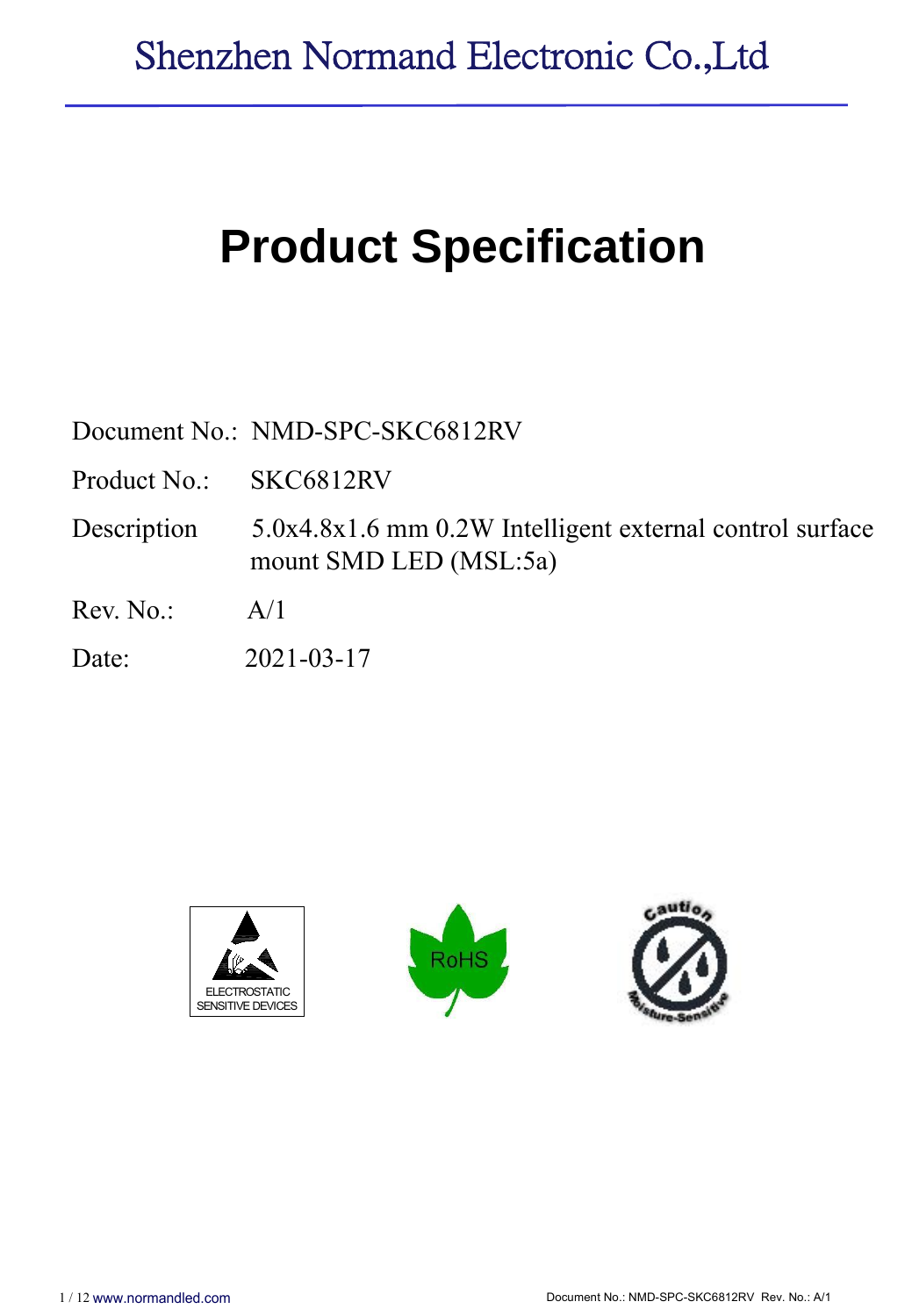## **CONTENTS**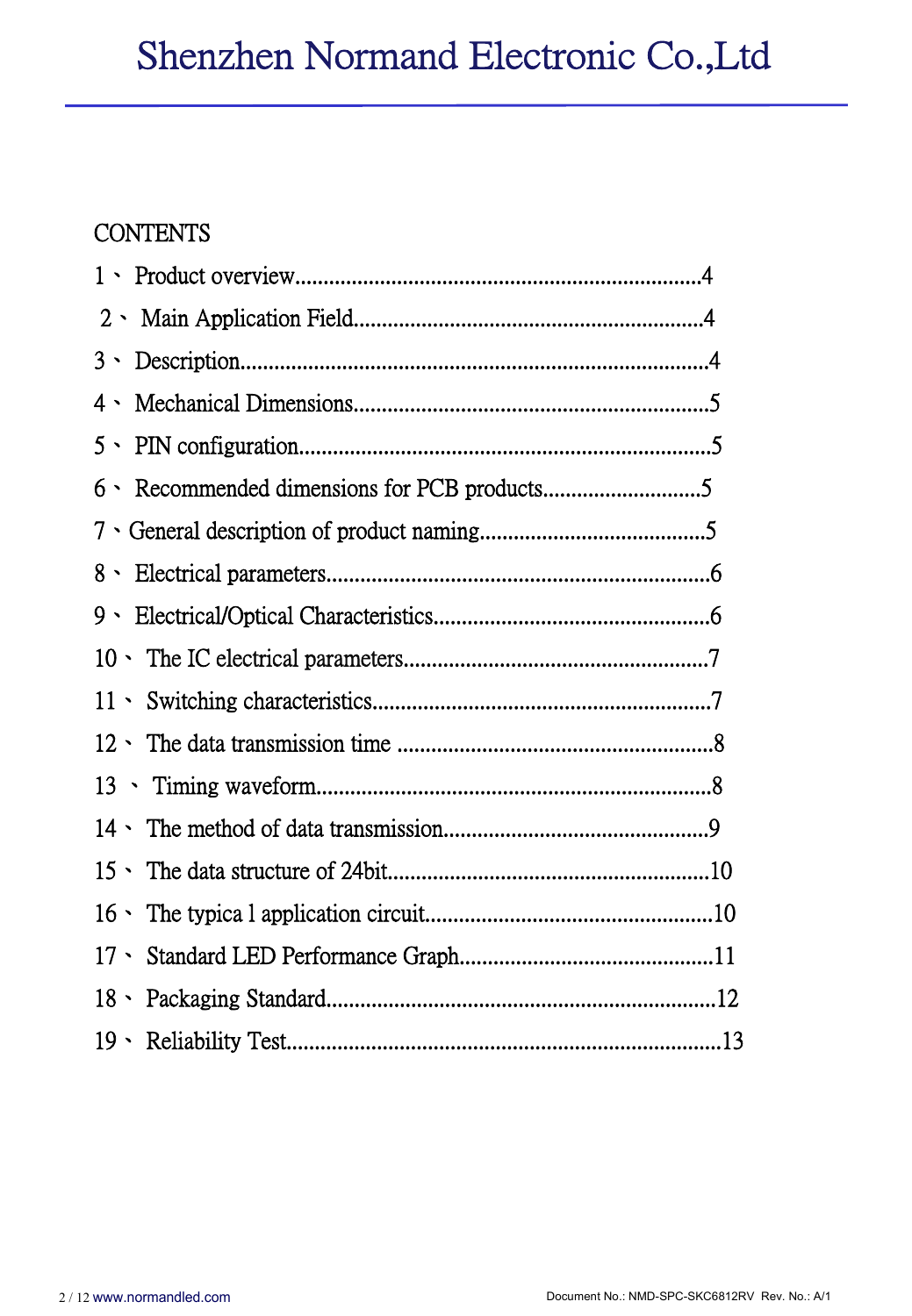#### **1. Product Overview :**

**SKC6812RV is an intelligent external control LED light source, which integrates control circuit and light-emitting circuit. Its appearance is the same as a SMD5050 side light-emitting LED bead, each component is a pixel. Pixel points contain intelligent digital interface data latch signal shaping and amplifying drive electric wheel, power supply voltage stabilization circuit, built-in constant current circuit, high precision RC oscillator. The output driver adopts patent PWM technology, which effectively guarantees high color consistency of light in the pixel points.**

**The data protocol being used is unipolar RZ communication mode. The 24-bit data is transmitted** from the controller to DIN of the first element, and if it is accepted it is extracted pixel to pixel. After an **internal data latch, the remaining data is passed through the internal amplification circuit and sent out** on the DO port to the remaining pixels. The pixel is reset after the end of DIN. Using automatic **shaping forwarding technology makes the number of cascaded pixels without signal transmission only limited by signal transmission speed.**

**The LED has a low driving voltage (which allows for environmental protection and energy saving), high brightness, scattering angle, good consistency,low power, and long life. The control circuit is integrated in the LED above.**

#### 2. **Main Application Field:**

● Full color LED string light, LED full color module, LED super hard and soft lights, LED guardrail tube, **LED appearance / scene lighting**

● **LED point light, LED pixel screen, LED shaped screen, a variety of electronic products, electrical equipment etc.**

#### 3. **Description:**

● **Top SMD internalintegrated high quality external control line serial cascade constant current IC;**

control circuit and the RGB chip in SMD 5050 components, to form a complete control of pixel, color **mixing uniformity and consistency;**

●**built-in data shaping circuit, a pixel signal is received after wave shaping and output waveform distortion will not guarantee a line;**

●**The built-in power on reset and reset circuit, the power does not work;**

●**gray level adjusting circuit (256 level gray scale adjustable);**

● **red drive specialtreatment, color balance;**

● **line data transmission;**

● **plastic forward strengthening technology, the transmission distance between two points over 10M;**

**Ource 10 Ource 10 Ource 20 Ource 20 Ource 20 OU ADD** Supposed Using a typical serves per sec

●When the service life of the light source is 25 °C, the service life of the product is 50000h (Note: the **product is under the condition of good heat dissipation).**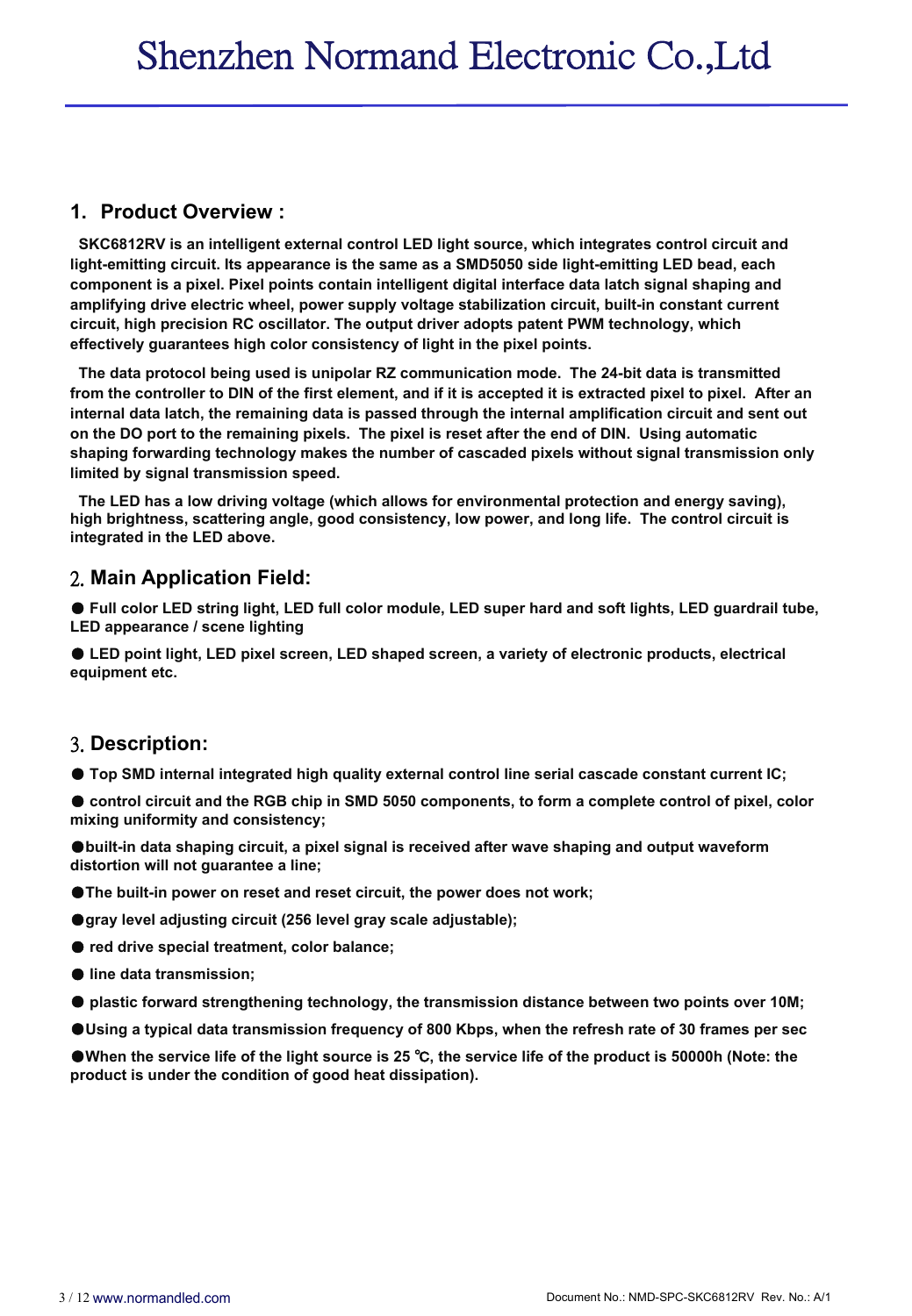# Shenzhen Normand Electronic Co.,Ltd

#### 4. Mechanical Dimensions:







Notes:

1. All dimensions are in millimeters.

2. Tolerance is±0.1mm unless otherwise noted

| NO. | <b>Symbol</b> | <b>Function description</b> |
|-----|---------------|-----------------------------|
|     | <b>GND</b>    | Ground                      |
|     | DIN           | Control data signal input   |
| 3   | VDD           | Power supply LED            |
| 4   | <b>DOUT</b>   | Control data signal output  |

#### **6.** Recommended dimensions for PCB products

TOP VIEW

**5.** PIN configuration

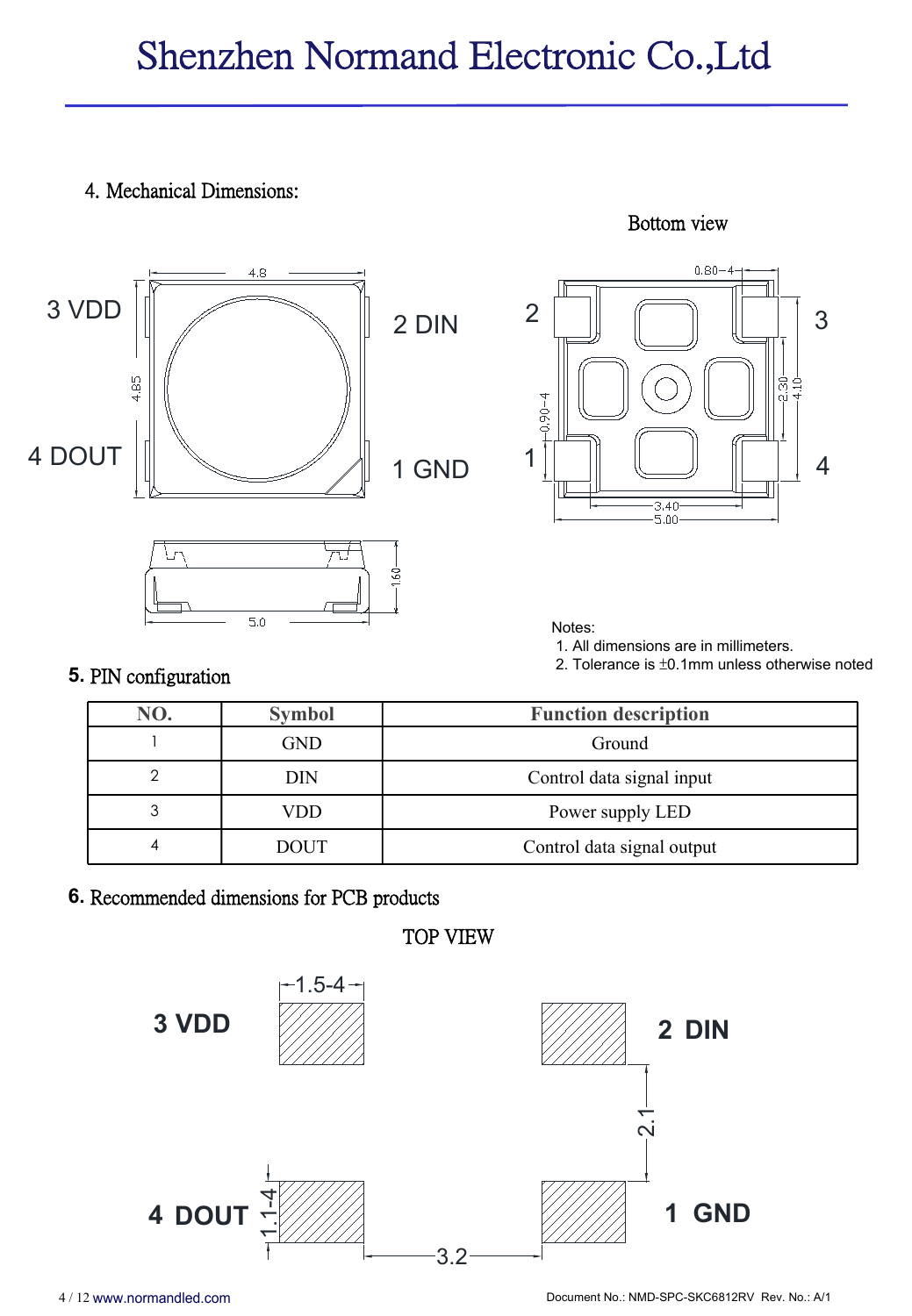#### **7.** General description of product naming.



|                                                                                                         | $\rm (2)$                                             | (3)                               |
|---------------------------------------------------------------------------------------------------------|-------------------------------------------------------|-----------------------------------|
| Series                                                                                                  | IC series and current<br>code                         | Internal coding                   |
| The default is to<br>integrate the RGB<br>chip with the IC in<br>the $5.4x4.8x1.6mm$<br>package outline | Refers to the 68 series IC<br>12:12mA current version | RV:Represents<br>an internal code |

#### **8.** Electrical parameters (Ta=25℃,VSS=0V) :

| Parameter            | Symbol     | Range               | Unit         |
|----------------------|------------|---------------------|--------------|
| Power supply voltage | <b>VDD</b> | $+3.7 - +5.5$       |              |
| Logic input voltage  | $V_{IN}$   | $-0.5 \sim$ VDD+0.5 |              |
| Reverse Voltage      | <b>VR</b>  | 12                  |              |
| Working temperature  | Topt       | $-40 - +85$         | $^{\circ}$ C |
| Storage temperature  | Tstg       | $-40 - +85$         | $^{\circ}$ C |
| ESD pressure(HBM)    | $V_{ESD}$  | 2K                  |              |
| ESD pressure(DM)     | $V_{ESD}$  | 200                 |              |

#### **9.** Electrical/Optical Characteristics:

|       | <b>SKC6812-RV</b>       |                |
|-------|-------------------------|----------------|
| Color | Dominate Wavelength(nm) | Luminance(mcd) |
| Red   | 620-625                 | 320-580        |
| Green | 520-525                 | 815-1275       |
| Blue  | 465-470                 | 160-320        |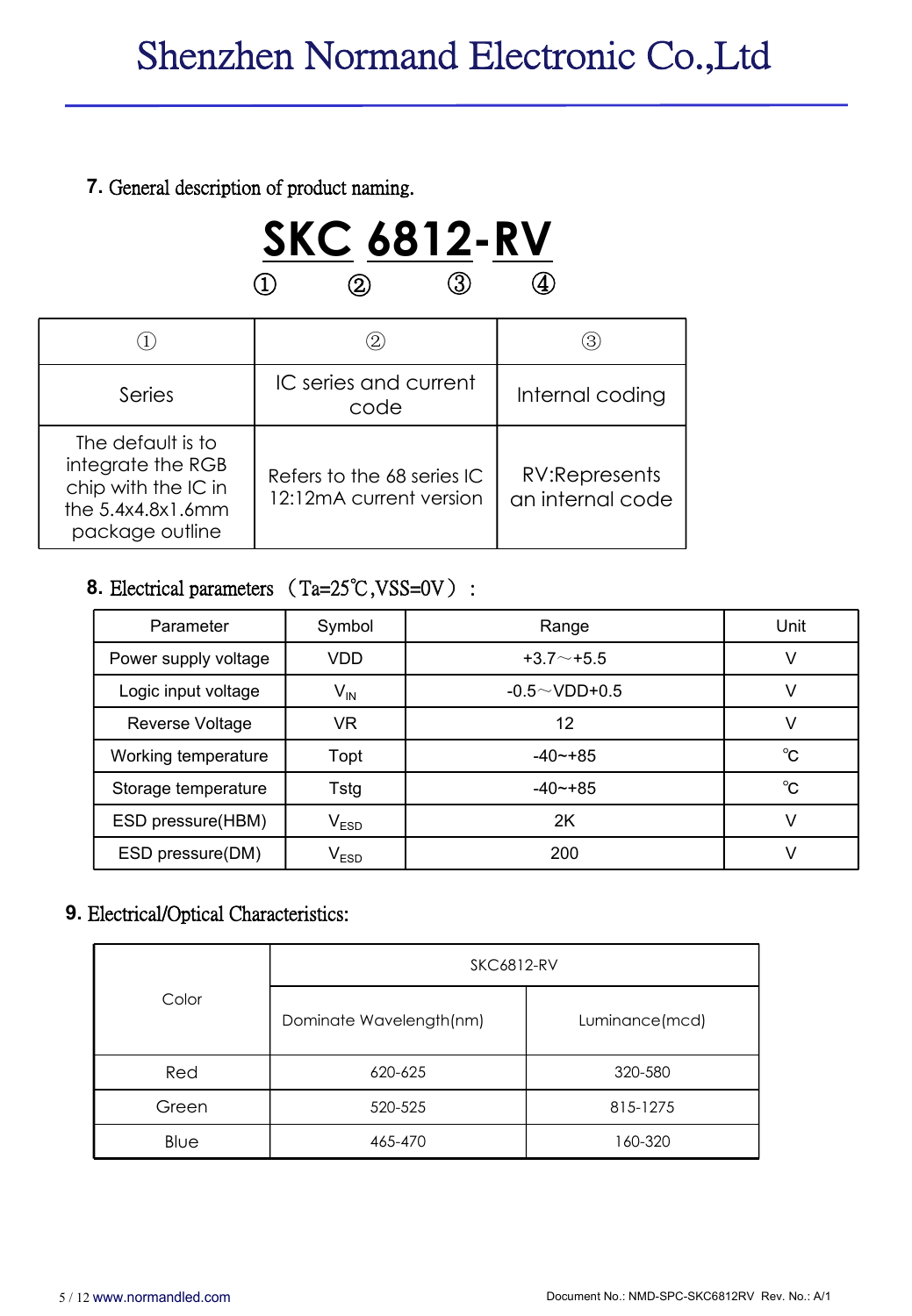# **10.** The IC electrical parameters (unless otherwise specified, TA=-20 ~ +70 °C, VDD=4.5 ~ 5.5V, VSS=0V):

| Parmeter                      | Symbol      | Min       | <b>Typic</b><br>al | Max       | Unit   | Test conditions |  |
|-------------------------------|-------------|-----------|--------------------|-----------|--------|-----------------|--|
| The chip<br>supply<br>voltage | <b>VDD</b>  | $---$     | 5.2                | ---       | V      |                 |  |
| The signal                    | VIH         | $0.7*VDD$ | $\qquad \qquad -$  | ---       | V      | $VDD=5.0V$      |  |
| input flip<br>threshold       | VIL         | ---       |                    | $0.3*VDD$ | $\vee$ |                 |  |
| The frequency<br>of PWM       | <b>FPWM</b> | $- - -$   | 4.0                | ---       | KHZ    |                 |  |
| Static power<br>consumption   | IDD         | $---$     | 0.25               | ---       | mA     |                 |  |

#### **11.** Switching characteristics (Ta=25 ℃):

| Parameter                         | Symbol           | Min   | Typical | Max | Unit | Test conditions                                                                                                        |  |
|-----------------------------------|------------------|-------|---------|-----|------|------------------------------------------------------------------------------------------------------------------------|--|
| The speed of data<br>transmission | fDIN             | ---   | 800     |     | KHZ  | The duty ratio of 67%<br>(data 1)                                                                                      |  |
|                                   | <b>TPLH</b>      | ---   | 100     |     | ns   | The earth load<br>capacitance of the<br>dout port is 30pf, and<br>the signal transmission<br>delay from DIN to<br>dout |  |
| <b>DOUT</b> transmission<br>delay | <b>TPHL</b>      | $---$ | 100     |     | ns   |                                                                                                                        |  |
| Dout conversion                   | T <sub>TLH</sub> | ---   | 15      |     | ns   | The earth load<br>capacitance of the<br>dout port is 30pf                                                              |  |
| time                              | T <sub>THL</sub> | ---   | 24      |     | ns   |                                                                                                                        |  |
|                                   | <b>Tr</b>        | ---   | 200     |     | ns   | IOUT $R / B = 5mA$ , out<br>R / B port connected                                                                       |  |
| Out R/B conversion<br>time        | <b>Tf</b>        | ---   | 280     | --- | ns   | with 200 $\Omega$ resistor to<br>VDD in series, load<br>capacitance to<br>ground                                       |  |

#### **Note 3, note 4 and note 5: as shown in the figure below**:

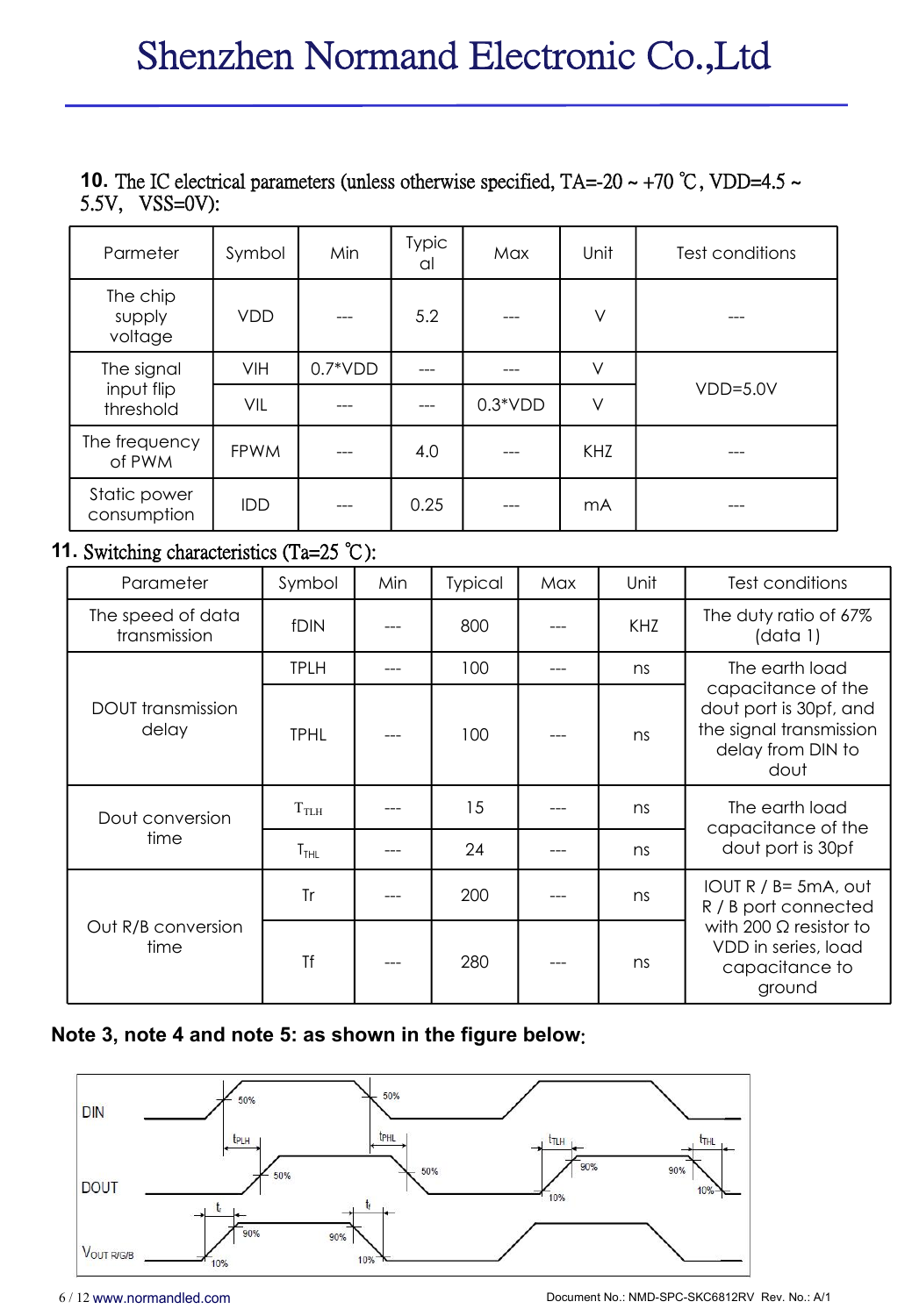#### **12.** The data transmission time :

|                  | <b>Name</b>                   | Min. | <b>Standard</b><br>value | Max. | Unit    |
|------------------|-------------------------------|------|--------------------------|------|---------|
| T                | Code period                   | 1.20 |                          |      | μs      |
| <b>T0H</b>       | 0 code, high level time       | 0.20 | 0.30                     | 0.40 | μs      |
| TOL              | 0 code, low level time        | 0.80 |                          |      | $\mu s$ |
| T <sub>1</sub> H | 1 code, high level time       | 0.65 | 0.75                     | 1.00 | μs      |
| <b>T1L</b>       | code, low level time          | 0.20 |                          |      | μs      |
| <b>Trst</b>      | Reset code, low level<br>time | 200  |                          |      | μs      |

1. The protocol uses a unipolar zeroing code. Each symbol must have a low level. Each symbol in this protocol starts with a high level. The high time width determines the "0" or "1" code. .

2. When writing programs, the minimum symbol period is  $1.2 \mu$  s.

3. The high time of "0" code and "1" code should be in accordance with the stipulated range in the above table. The low time requirement of "0" code and "1" code is less than 20  $\mu$  s.

### **13.** Timing waveform:



Connection mode:

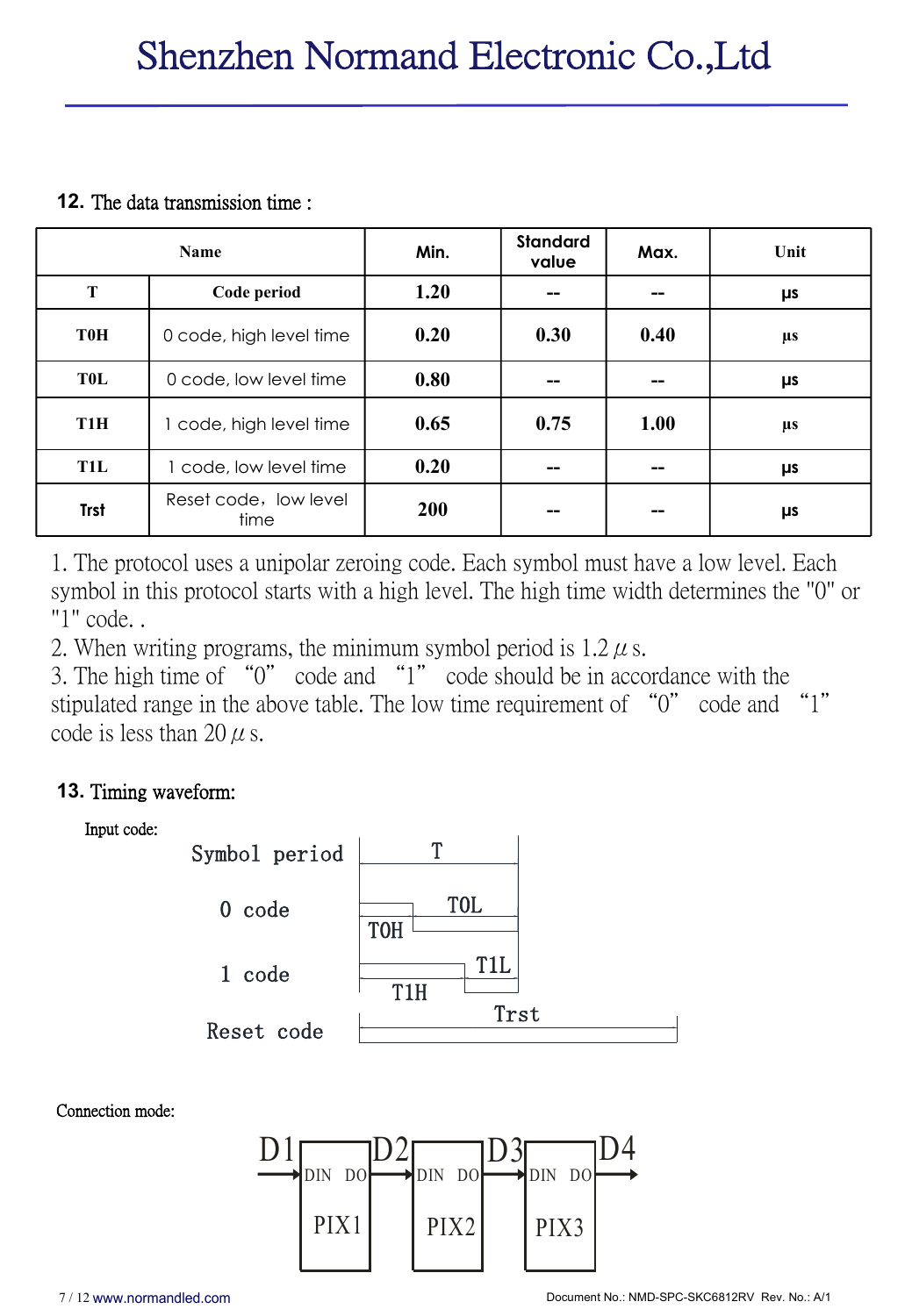#### **14.** The method of data transmission:



Note: the D1 sends data for MCU, D2, D3, D4 for data forwarding automatic shaping cascade circuit.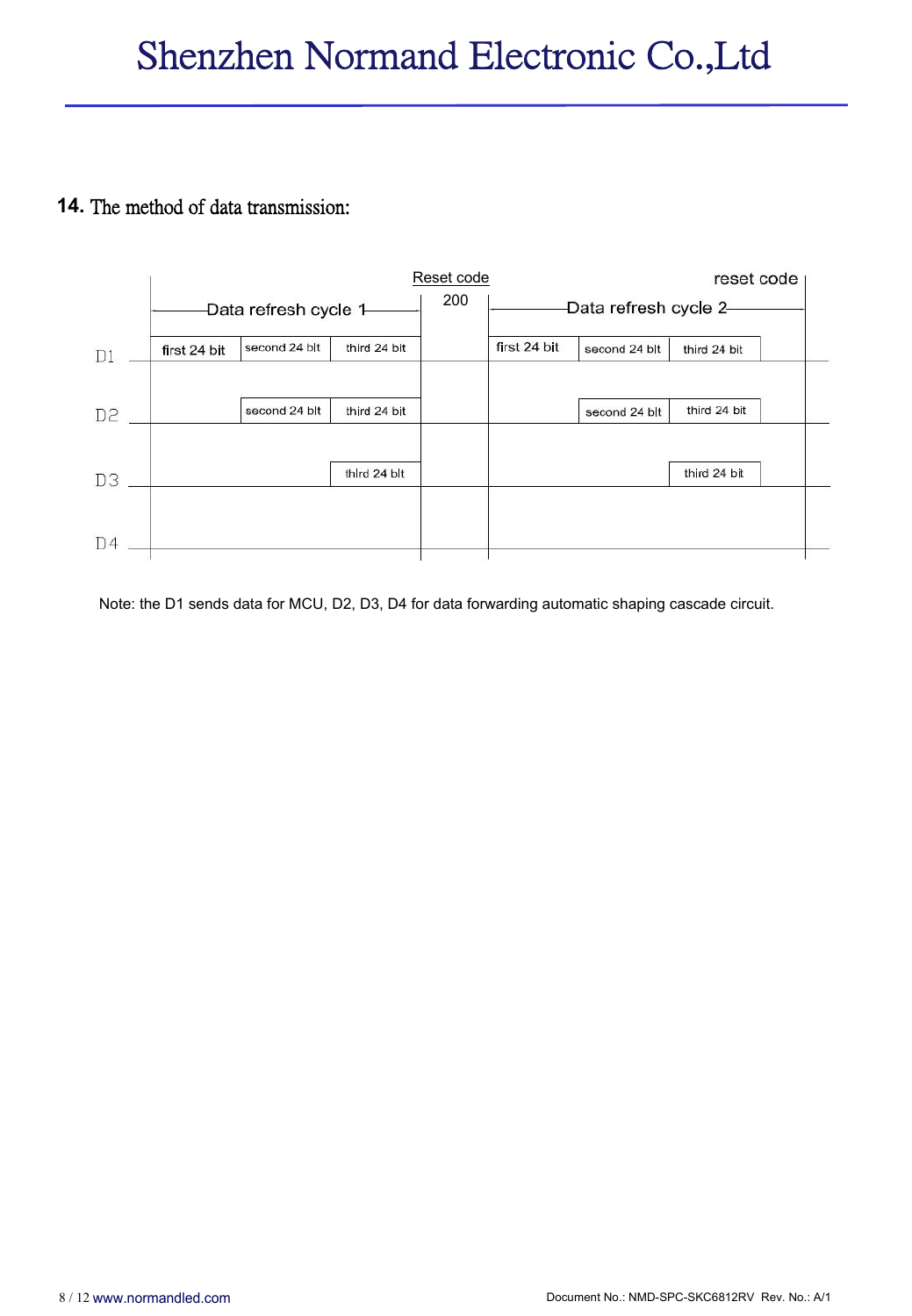#### **15.** The data structure of 24bit:



Note: high starting, in order to send data (G7 - G6 - ...... ..B0)

#### **16.** The typical application circuit:



In the practical application circuit, the signal input and output pins of the IC signal input and output pins should be connected to the signal input and output terminals. In addition, in order to make the IC chip is more stable, even the capacitance between beads is essential back;

Application: used for soft lamp strip or hard light, lamp beads transmission distance is short, suggested in signal in time the clock line input and output end of each connected in series protection resistors,  $R1=R2$  of ab

Application: for module or general special-shaped products, lamp beads transmission distance is long, because of different wire and transmission distance, in the signal in time clock at both ends of the line on grounding p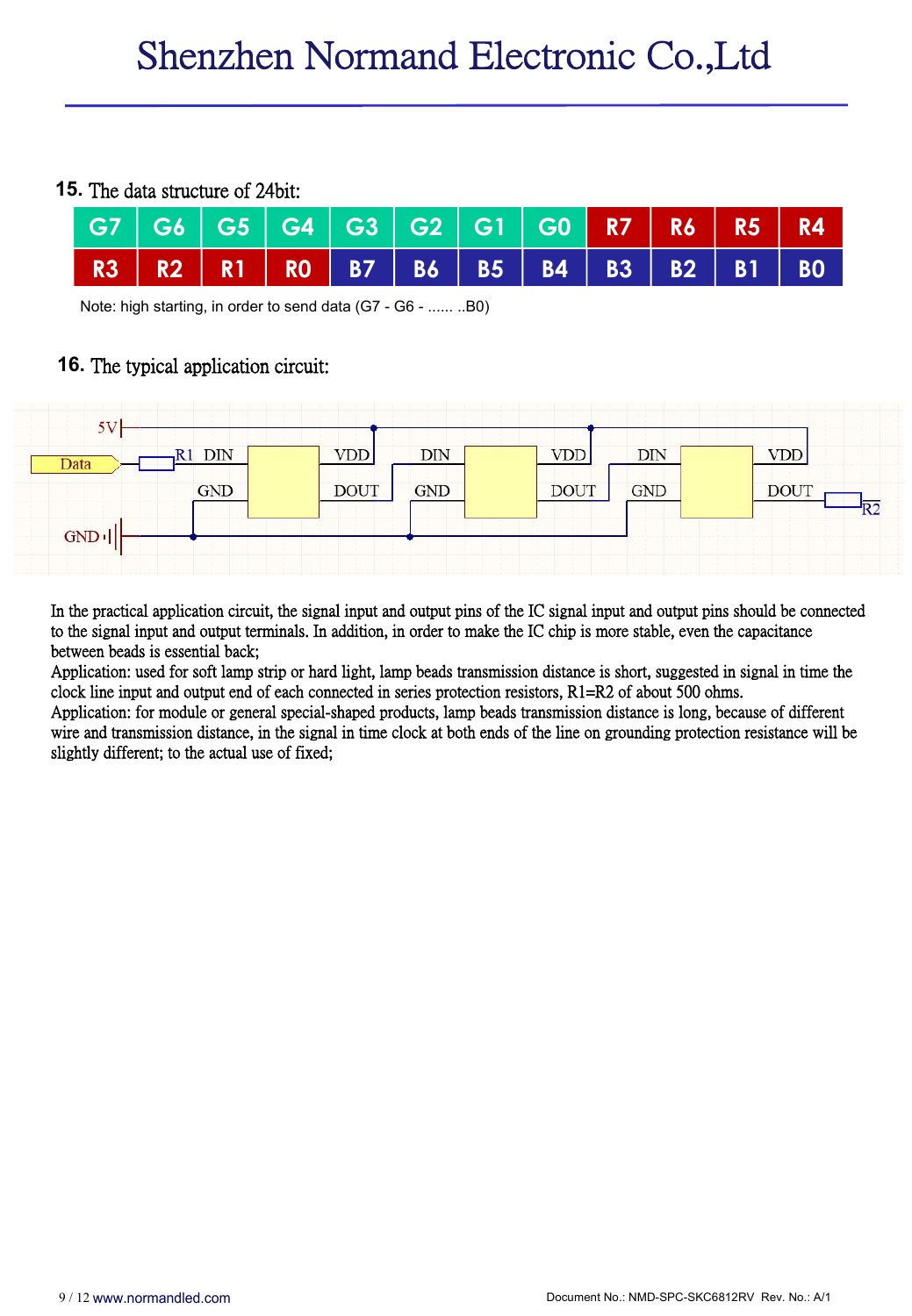#### 16. Standard LED Performance Graph:

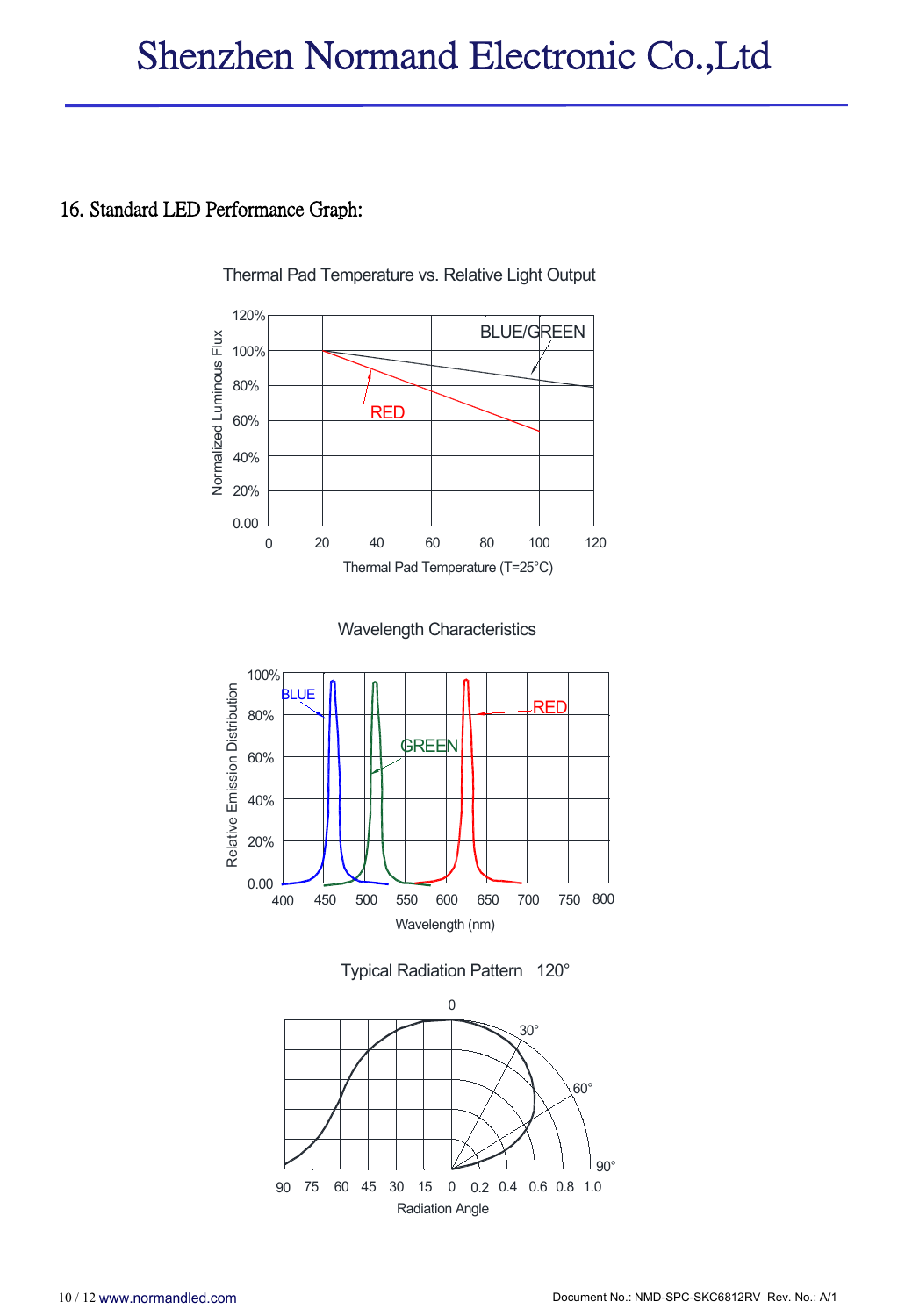# Shenzhen Normand Electronic Co.,Ltd

17. Packaging Standard:





The reel pack is applied in SMD LED. The LEDs are packed in cardboard boxes after packaging in normal or anti electrostatic bags. cardboard boxes will be used to protect the LEDs from mechanical shocks during transportation. The boxes are not water resistant and therefore must be kept away from water and moisture.